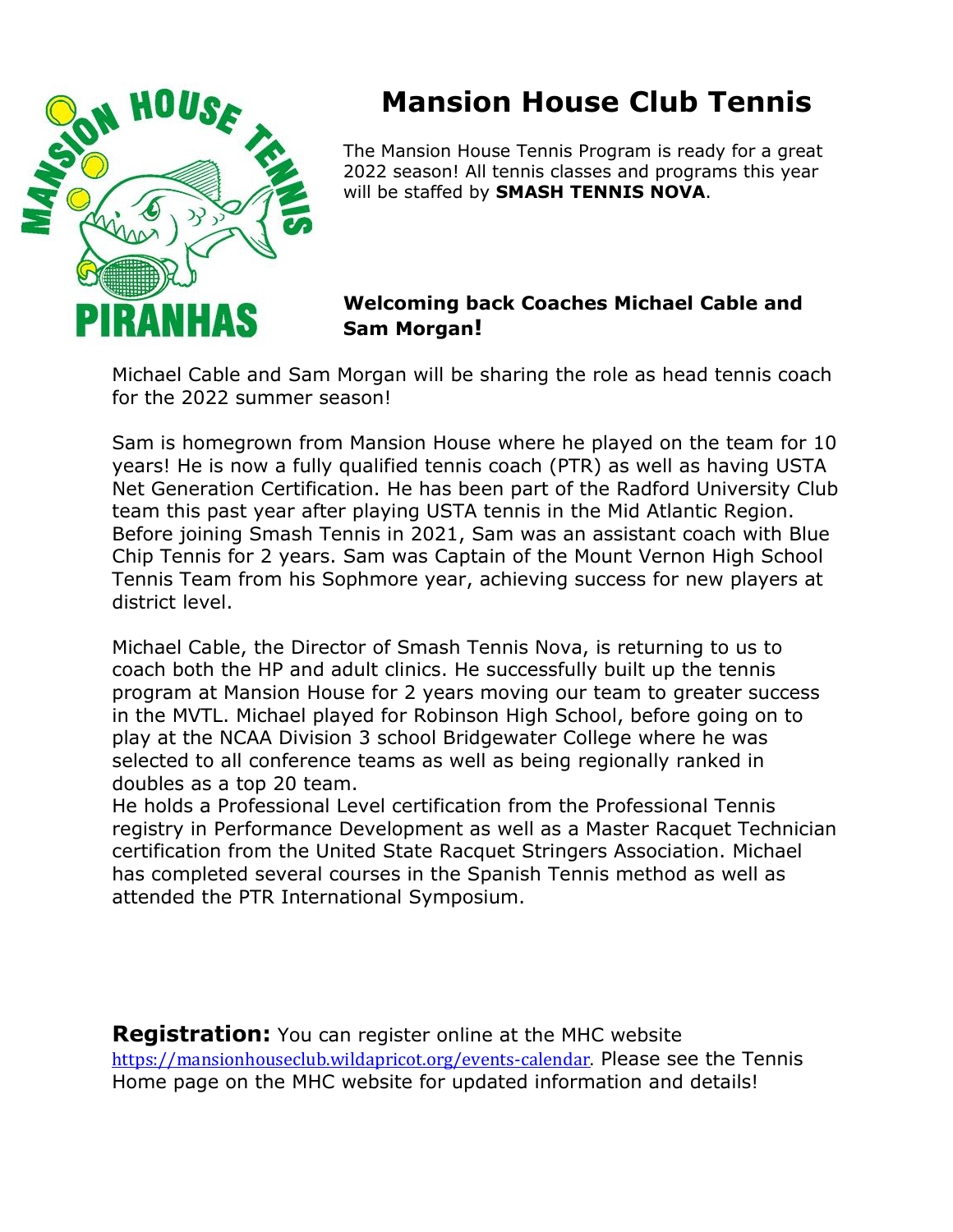# **Adult Tennis Classes Offered Again This Summer!**

Thursday evenings (June 16, 23, 30 and July 7, 14.) \$75 for 5 weeks! Stroke of the Week 6-7 p.m. and Cardio Tennis 7-8 p.m.

\*Must have at least 4 registered participants per class.

Due to high demand last year we will also be offering classes on Monday evenings (June 13, 20, 27 and July 11, 18.)

\*Must have at least 4 registered participants per class.

**VOLUNTEERS NEEDED!** – We are looking for people to help assist the tennis program this year. *Contact Kitty Morgan for more info 703-328- 9746 tennisrep@mansionhouseclub.com*

# **MHC Youth Tennis Program Descriptions**

# **8 and Under—Ages 4-6: Red Ball 1**

\$200 summer (Program Code: U8 4-6)

The newest players will learn tennis tailored to their size and age. This class will focus on developing fundamental athletic skills associated with the basic strokes of tennis. Special balls, nets, and court dimensions will be used to ensure everyone has fun and learns the fundamentals.

## **8 and Under—Ages 6-8: Red Ball 2**

\$200 summer (Program Code: U8 6-8) This is for the beginning younger player, but also serves as a continuation of U8 (age 4-6). This class still uses special balls and smaller court dimensions, but has some additional drills and games for the younger players that need a little more of a challenge.

## **Performance I—Ages 9+: Orange Ball**

\$240 summer (Program Code: P-I) For the beginner youth tennis player looking to learn the strokes, mechanics, and general footwork.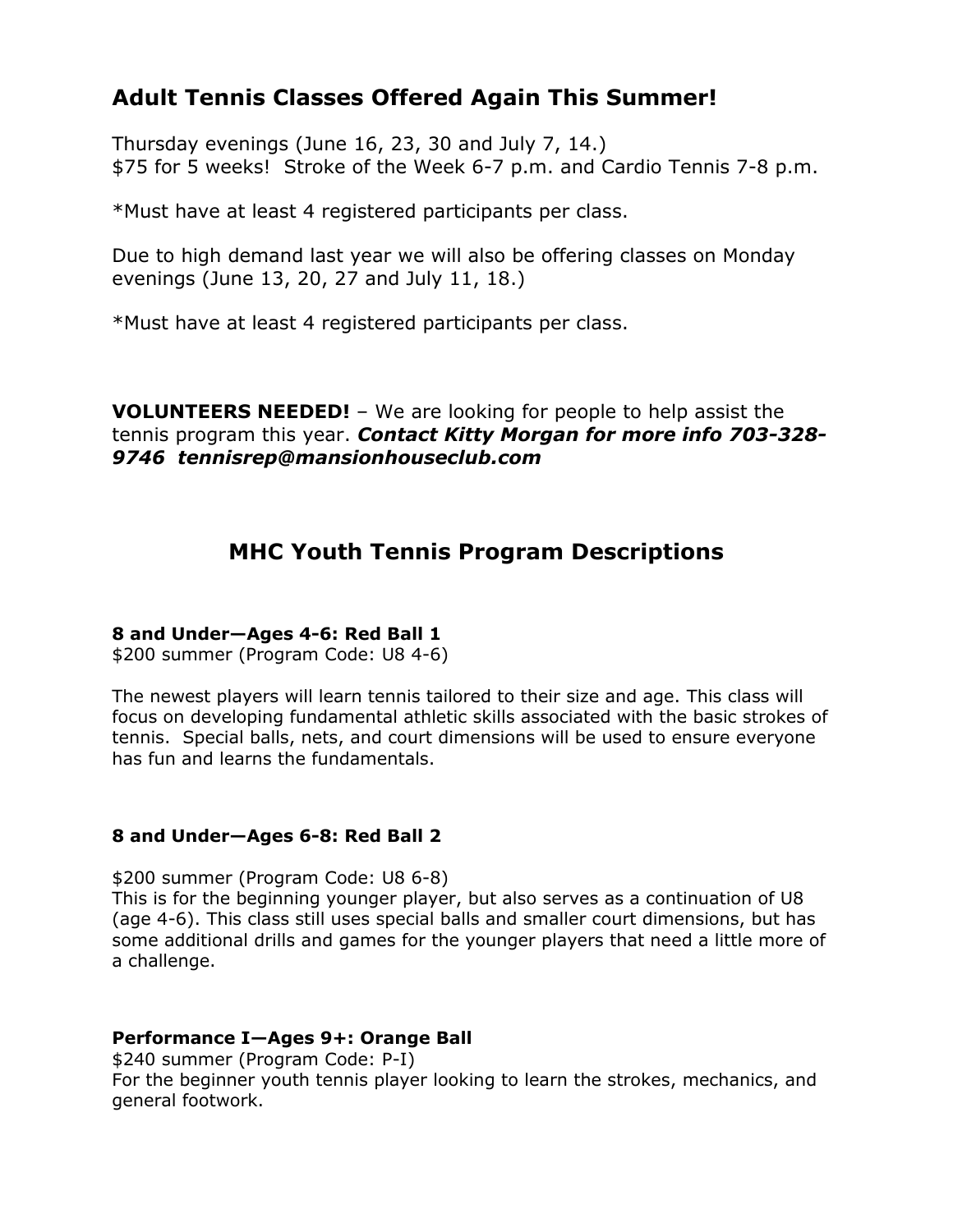## **Performance II—Ages 9+ (with instructor approval): Green Ball**

\$240 summer (Program Code: P-II)

For the intermediate youth tennis player looking to learn regular match play, along with basic and more advanced stroke play and footwork. Possible match play experience with local pools Wednesday mornings and Sunday afternoons.

## **High Performance—Ages 9+(with instructor approval): Yellow Ball**

\$240 summer (Program Code: HP) Intensive drills and match play for the advanced player. Match play with other local pool/tennis clubs in the MVCT league on Wednesday mornings and Sunday afternoons.

# **2022 Mansion House Club Tennis Program Schedule of Events**

#### **Meet the Coach - Monday, May 30th 4 - 6 p.m.**

#### **Adult Tennis: Thursdays (5 weeks – June 16, 23, 30 and July 7, 14.)** and

#### **Mondays (5 weeks – June 13, 20, 27 and July 11, 18.)**

\*Must Have at Least 4 Registered Participants\*

6:00 – 7:00 p.m. (Stroke of the Week – All Levels) 7:00 – 8:00 p.m. (Cardio Tennis – All levels)

#### **Team Match dates Wednesday Mornings and Sunday afternoons TBC**

#### **Week #1 – From June 1 : Introduction classes - Afternoons**

Wednesday June 1

Red Ball 1 - 4:00 - 4:45 p.m., Red Ball 2 - 5:00 – 5:45 p.m., Orange Ball - 6:00 - 7:00 p.m.,

Thursday June 2